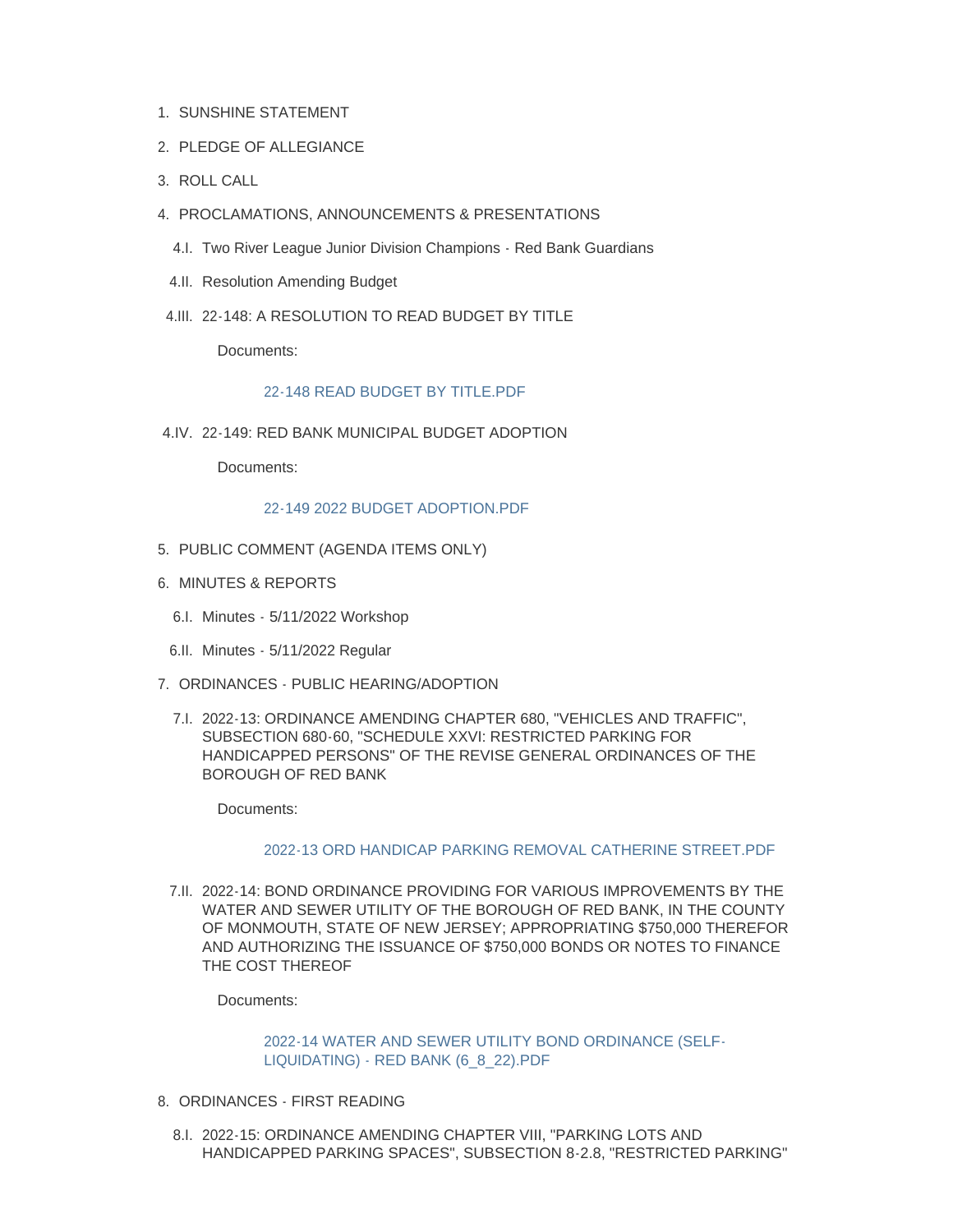Documents:

## [2022-15 36 WEST STREET HANDICAP ORDINANCE.PDF](http://www.redbanknj.org/AgendaCenter/ViewFile/Item/7670?fileID=21014)

8.II. 2022-16: ORDINANCE AMENDING CHAPTER VIII, "PARKING LOTS AND HANDICAPPED PARKING SPACES", SUBSECTION 8-2.8, "RESTRICTED PARKING" OF THE REVISED GENERAL ORDINANCES OF THE BOROUGH OF RED BANK

Documents:

### [2022-16 239 DRS JAMES PARKER HANDICAP ORDINANCE.PDF](http://www.redbanknj.org/AgendaCenter/ViewFile/Item/7672?fileID=21016)

- 9. RESOLUTIONS
	- 22-150: A RESOLUTION FOR PAYMENT OF BILLS AMOUNTING TO \$1,276,779.20 9.I.

Documents:

### [22-150 BILLS.PDF](http://www.redbanknj.org/AgendaCenter/ViewFile/Item/7652?fileID=20997)

22-151: RESOLUTION AMENDING THE BOROUGH'S PROFESSIONAL SERVICES 9.II. CONTRACT WITH SUPLEE, CLOONEY & COMPANY FOR FINANCIAL ACCOUNTING SERVICES FOR THE PERIOD JULY 1, 2022 THROUGH SEPTEMBER 30, 2022

Documents:

[22-151 AMEND CONTRACT WITH SUPLEE CLOONEY FOR CFO](http://www.redbanknj.org/AgendaCenter/ViewFile/Item/7653?fileID=20998)  ACCOUNTING SERVICES - EXTENSION.PDF

22-152: RESOLUTION OF GOVERNING BODY CERTIFICATION OF THE ANNUAL 9.III. AUDIT

Documents:

### [22-152 CERTIFICATION OF THE ANNUAL AUDIT.PDF](http://www.redbanknj.org/AgendaCenter/ViewFile/Item/7654?fileID=20999)

22-153: AUTHORIZING PROGRESS PAYMENT #5 RELATED TO THE CONTRACT 9.IV. WITH Z. BROTHERS CONCRETE CONTRACTORS, INC. FOR THE IMPROVEMENT TO SPRING STREET PROJECT

Documents:

## [22-153 PAYMENT 5 SPRING STREET IMPROVEMENTS - Z](http://www.redbanknj.org/AgendaCenter/ViewFile/Item/7655?fileID=21000)  BROTHERS.PDF

22-154: A RESOLUTION AUTHORIZING THE ACCEPTANCE OF THE PERFORMANCE 9.V. GUARANTEE AND INSPECTION ESCROW POSTED BY LUNCH BREAK INC.

Documents:

## [22-154 PERFOMANCE GUARANTEE AND ESCROW - LUNCH BREAK](http://www.redbanknj.org/AgendaCenter/ViewFile/Item/7656?fileID=21001)  INC.PDF

9.VI. 22-155: RESOLUTION AWARDING A PROFESSIONAL SERVICES CONTRACT TO MILLENNIUM STRATEGIES FOR GRANT CONSULTING SERVICES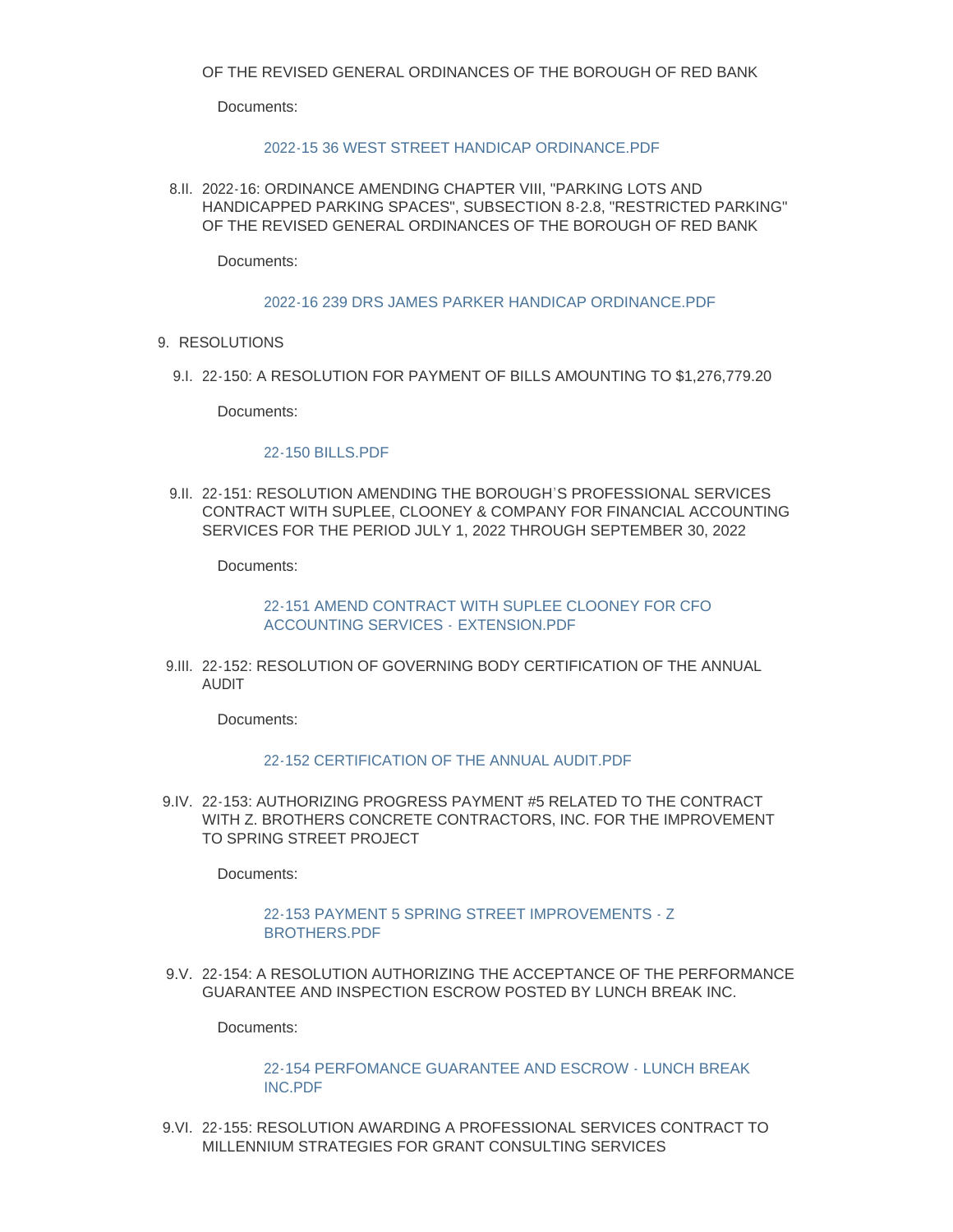Documents:

## [22-155 MILLENIUM GRANT CONSULTANT SERVICES.PDF](http://www.redbanknj.org/AgendaCenter/ViewFile/Item/7657?fileID=21002)

9. VII. 22-156: Approval To Submit A Grant Application And Execute A Grant Contract With The New Jersey Department Of Transportation For The Harrison Avenue Roadway Improvement Project

Documents:

# [22-156 APPROVE GRANT SUBMITTAL NJ DOT HARRISON AVE.PDF](http://www.redbanknj.org/AgendaCenter/ViewFile/Item/7658?fileID=21003)

9. VIII. 22-157: Approval To Submit A Grant Application And Execute A Grant Contract With The New Jersey Department Of Transportation For The Red Bank Station Intersection Improvement Project

Documents:

# [22-157 APPROVE GRANT SUBMITTAL NJ DOT STATION](http://www.redbanknj.org/AgendaCenter/ViewFile/Item/7659?fileID=21004)  INTERSECTION.PDF

22-158: RESOLUTION AUTHORIZING REFUND OF DEVELOPERS ECROW 9.IX. ACCOUNT BALANCES TOTALING \$9,873.28

Documents:

### [22-158 RESOLUTION ESCROW REFUND 6.22.22.PDF](http://www.redbanknj.org/AgendaCenter/ViewFile/Item/7660?fileID=21005)

22-159: A RESOLUTION AUTHORIZING RENEWAL OF CLUB LICENSES FOR 2022- 9.X. 2023

Documents:

## [22-159 ABC CLUB LICENSE RENEWALS 062222.PDF](http://www.redbanknj.org/AgendaCenter/ViewFile/Item/7661?fileID=21006)

9.XI. 22-160: A RESOLUTION AUTHORIZING RENEWAL OF PLENARY RETAIL CONSUMPTION LICENSES FOR 2022-2023

Documents:

# [22-160 ABC COMSUMPTION LICENSE RENEWALS 062222.PDF](http://www.redbanknj.org/AgendaCenter/ViewFile/Item/7662?fileID=21007)

9.XII. 22-161: A RESOLUTION AUTHORIZING RENEWAL OF PLENARY RETAIL DISTRIBUTION LICENSES FOR 2022-2023

Documents:

### [22-161 ABC DISTRIBUTION LICENSE RENEWALS 062222.PDF](http://www.redbanknj.org/AgendaCenter/ViewFile/Item/7663?fileID=21008)

9.XIII. 22-162: A RESOLUTION APPOINTING THOMAS J. WELSH AS FIRE MARSHAL AND SETTING SALARY

Documents:

### [22-162 APPOINT FIRE MARSHAL.PDF](http://www.redbanknj.org/AgendaCenter/ViewFile/Item/7664?fileID=21009)